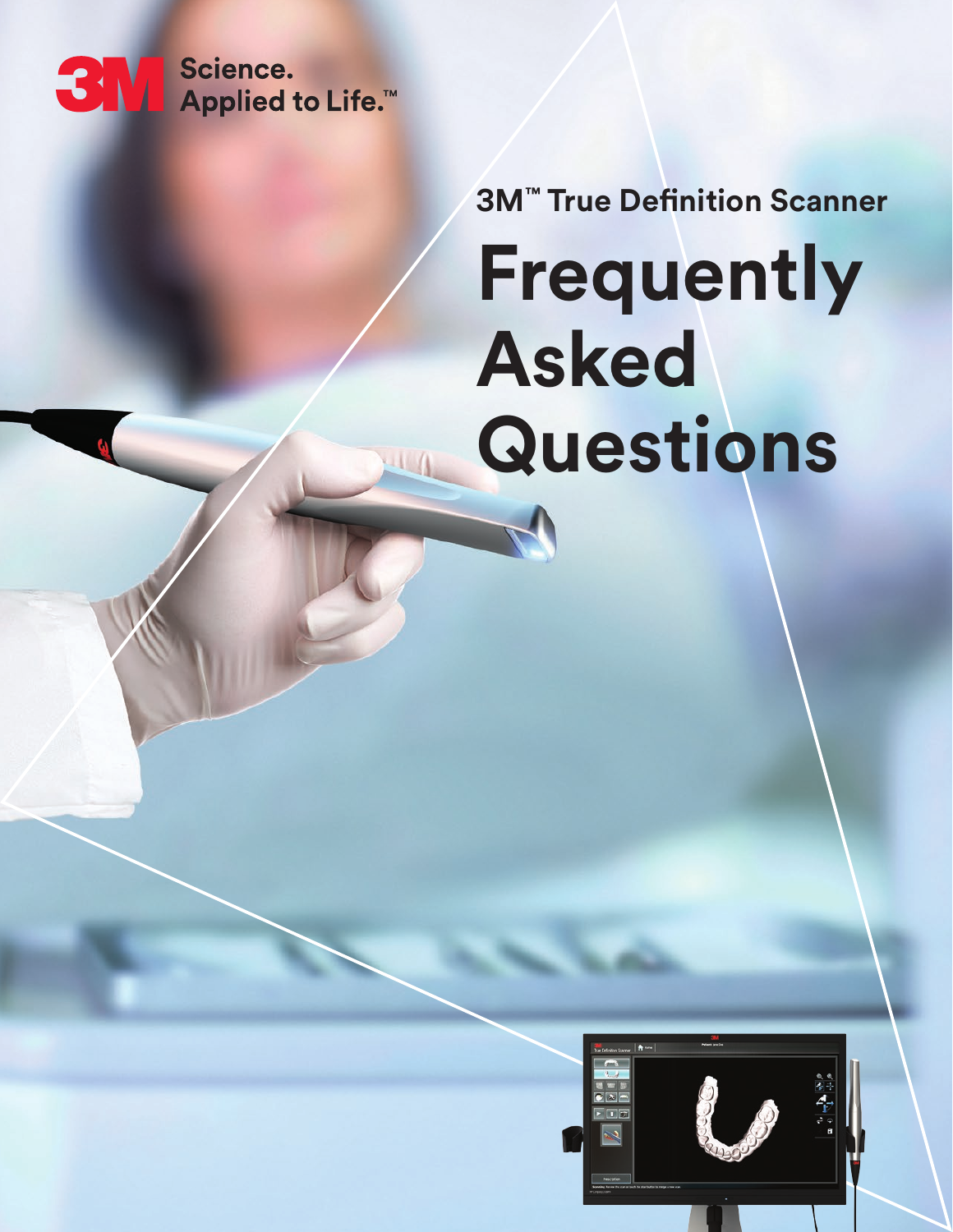# **Indications**

#### **What can I do with a 3M™ True Definition Scanner?**

The 3M™ True Definition Scanner can be used to create: crowns, bridges, inlays, onlays, veneers, partials, clear aligners, mouth guards, orthodontic appliances and models.

#### **If I purchase a 3M™ True Definition Scanner, can I work with my lab?**

Yes. Your dental laboratory is your first Trusted Connection; you can easily and securely send them digital impression files through the 3M™ Connection Center. If your lab has not worked with 3M™ True Definition Scanner files, 3M will work with them to assist in the transition. High precision SLA working models are available to complement your lab's craftsmanship and can be ordered with or without removable dies. For those labs wishing to work directly with the digital scan data, the 3M™ Connection Center provides a secure location for easy access to case files and prescription information.

#### **Can 3M™ True Definition Scanner digital impressions be used to create traditional (non-CAD/CAM) restorations?**

Yes. The 3M™ True Definition Scanner is an open system—allowing you to use materials that are clinically appropriate for your patient.

#### **Can I use the 3M™ True Definition Scanner for orthodontic cases?**

Yes. With the Standard Data Plan, you have access to Trusted Connections with the 3M™ Unitek™ Treatment Management Portal | TMP and the 3M™ Unitek™ Incognito™ Appliance System. With the Advanced Data Plan, you have access to Invisalign® Clear Aligners. You also have access to open STL files. STL files can be downloaded from the 3M Connection Center and sent to manufacturers of other orthodontic appliances who accept this industry-standard file format.

#### **Can I use the 3M™ True Definition Scanner for clear aligner cases?**

Yes. With the Advanced Data Plan, you have access to a Trusted Connection to Invisalign® Clear Aligners. With the Advanced Data Plan, you also have access to open STL files. STL files can be downloaded from the 3M Connection Center and sent to manufacturers of other orthodontic appliances who accept this industry-standard file format.

#### **Can you scan a scan locator or healing abutment to construct a custom implant abutment?**

Yes. As an open, accurate system, doctors can also capture digital impressions of implant scan bodies and seated abutments with the 3M™ True Definition Scanner. With the Advanced Data Plan, you have access to the Trusted Connection to both BIOMET *3i*™ BellaTek® Encode® Impression System and Straumann® CARES® Prosthetic Solutions to digitally restore single- and multiple-unit implants and implant bridges.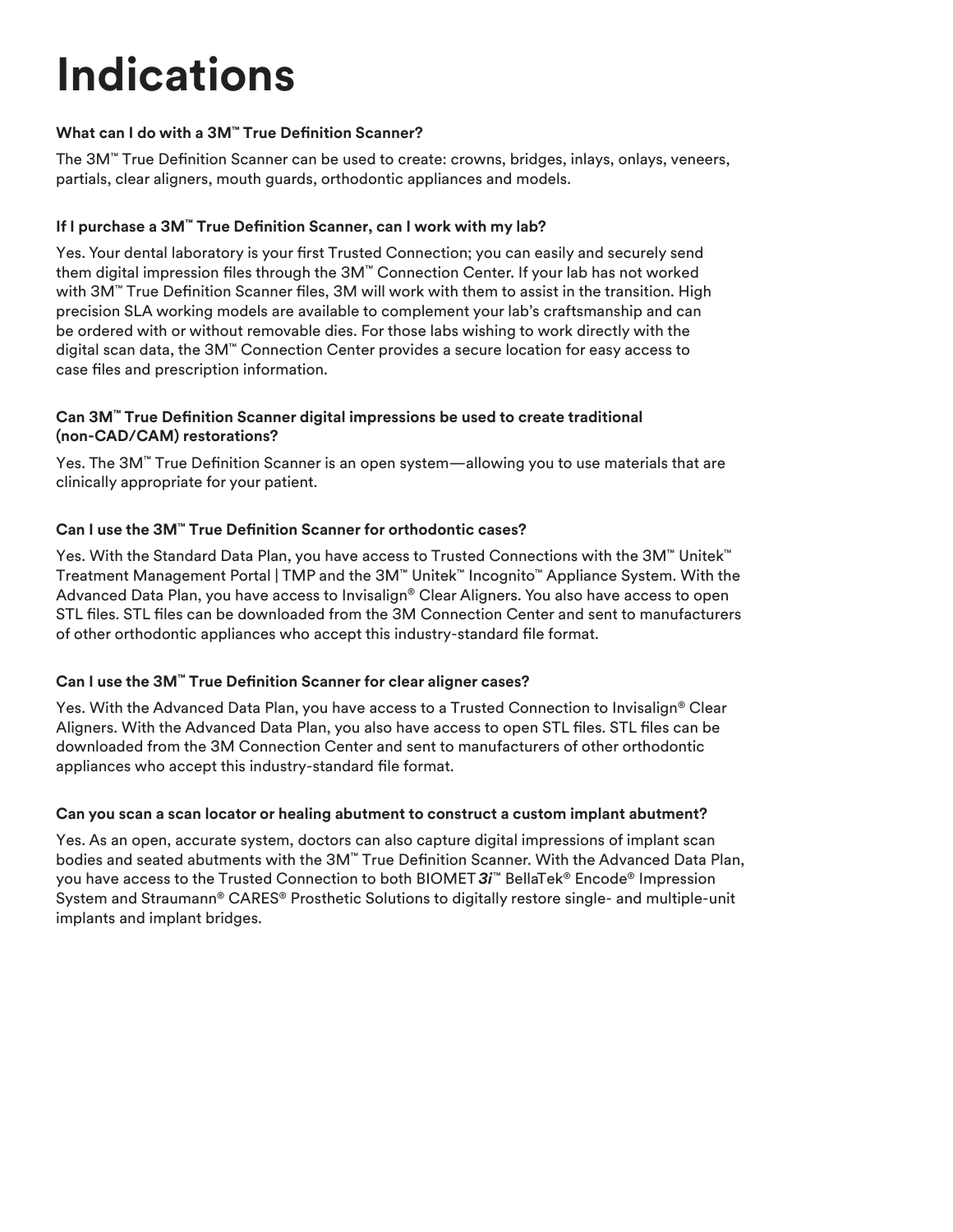# **Open and Trusted Connections**

#### **Is the 3M™ True Definition Scanner a closed system?**

No. The 3M™ True Definition Scanner is an open system—open to materials, labs, chairside mills and any other system that accepts industry-standard STL files.

#### **What is an open STL file?**

An open STL file is a common file format used for saving three-dimensional objects. It is a standard three-dimensional (3D) format used in many industries, including: aeronautical engineering, automobile design, video gaming and the dental industry, especially CAD/CAM equipment.

#### **How do doctors access the open STL file in their office?**

With the Advanced Data Plan, you may access the open STL file in your office by logging into the 3M™ Connection Center web portal from your PC, tablet or smartphone using the login and password received from 3M. Access to Connection Center is obtained by contacting the Customer Care Center at 1-800-634-2249, option 3. Select the appropriate patient and case and click the STL file package to download. You may then share the STL file with any third-party provider that accepts industry-standard STL files. These files can also be made available to a variety of Trusted Connection partners and your Lab.

#### **What is a Trusted Connection?**

3M collaborates with leading manufacturers to offer 3M™ True Definition Scanner customers seamless integration to a broad range of CAD/CAM, digital implant and orthodontic appliance workflows. The Trusted Connection process includes comprehensive technical and clinical validation, ensuring performance and quality that meets your high standards. These connections provide the benefits of an integrated system without the drawbacks of a proprietary format.

#### **What Trusted Connections are available today?**

In the U.S., Trusted Connections include:

- Your Dental Lab
- Planmeca® PlanMill™ 40 Chairside Mill
- TS150™ In-Office Milling Solution
- BellaTek® Encode® Impression System
- Straumann® CARES® Prosthetic Solutions
- Incognito™ Appliance System
- Unitek™ Digital Models
- Invisalign® Clear Aligners
- 3Shape Dental System™ (for labs)
- Dental Wings (for labs)
- exocad® DentalCAD (for labs)

New Connections to create leading workflow, application or capabilities with dental and ortho companies, even software and systems companies, are continually being tested and validated for future integration.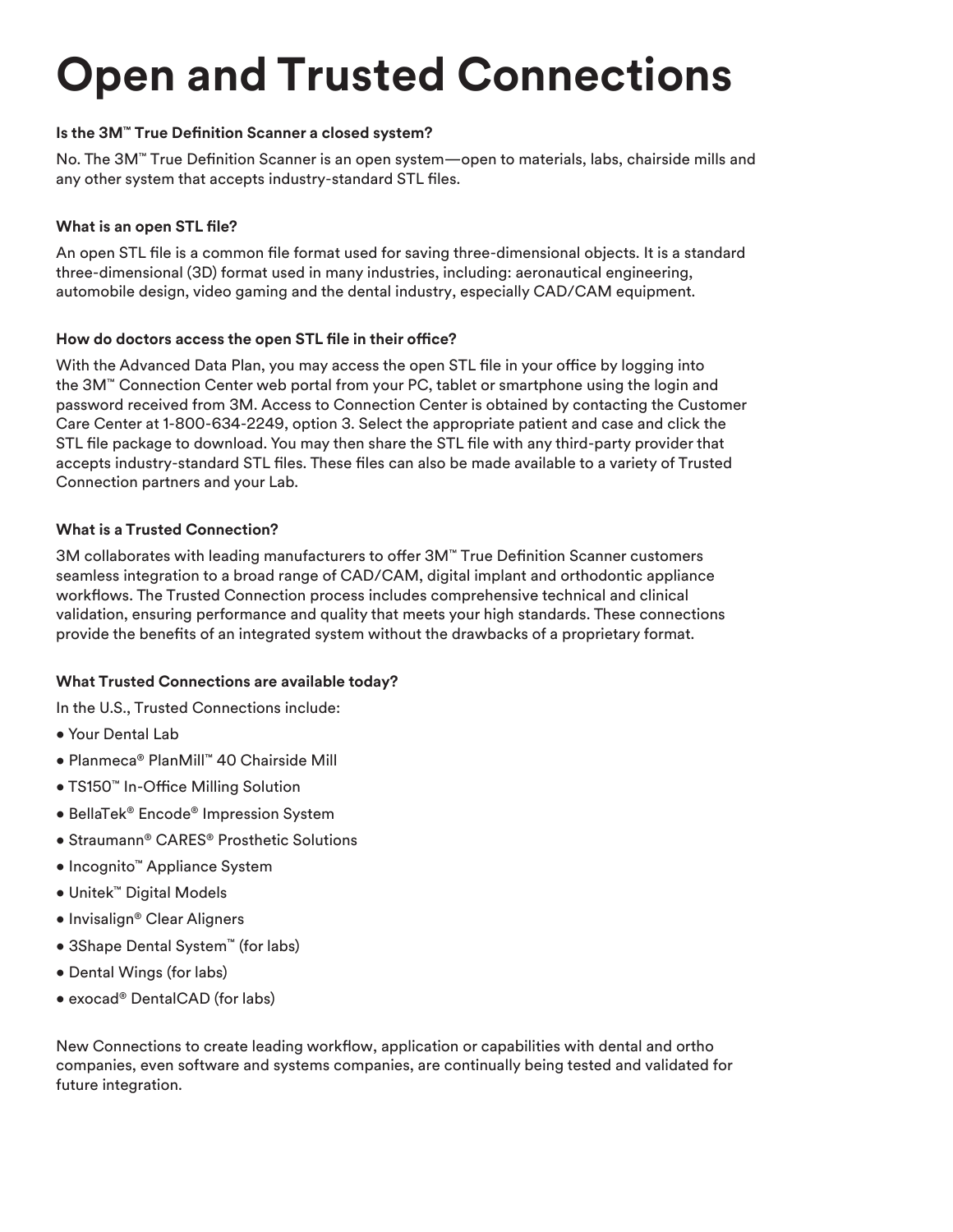## **Investment**

#### **How much does the 3M™ True Definition Scanner cost?**

U.S. suggested retail pricing is \$15,995. Dentists can also choose between two affordable, subscription-based data plans.

#### **What is included in the Standard Data Plan?**

The Standard Data Plan includes:

- All software updates, improvements and many new features
- Unlimited scans (no per scan charges or click fees) and secure file transfers to the lab
- Unlimited secure cloud-based digital impression/model storage
- Access to the Trusted Model Production Connection for SLA models which can be used to create traditional restorations
- Trusted Connection to in-office CAD/CAM systems, including Planmeca® PlanMill™ 40 Chairside Mill and IOS Technologies' TS150™ In-Office Milling Solution
- Trusted Connection to the 3M™ Unitek™ Treatment Management Portal | TMP and 3M™ Unitek™ Incognito™ Appliance System

#### **What is included in the Advanced Data Plan?**

The Advanced Data Plan includes:

- Everything available in the Standard Data Plan
- Trusted Connection to Invisalign® Clear Aligners
- Trusted Connection to implant workflows including the BIOMET *3i*™ BellaTek® Encode Impression System and Straumann® CARES® Prosthetic Solutions
- Access to download industry-standard STL files from the 3M™ Connection Center to share with other third party providers

#### **Can I change my Data Plan?**

Yes. Customers may switch between data plans once per calendar year by sending an email to truedefscanner@mmm.com requesting an upgrade to your monthly data plan.

#### **What is covered in the Service Plan?**

After the first year, the Service Plan includes:

- Comprehensive: all parts and labor included
- Unlimited technical support via phone
- Priority response time
- Unlimited phone and remote diagnostic support
- On-site visits, including labor and travel, when a problem cannot be resolved remotely
- All parts needed to return system to working order
- Discount on select new equipment / hardware upgrade offerings

#### **Can I get a model with the 3M™ True Definition Scanner?**

While many labs are working model-free, your lab may routinely order a high-precision SLA working model. If you would like to receive a working or control model for an in-office procedure, such as a bleach tray, you may order one through a Trusted Model Production Connection directly from your 3M™ True Definition Scanner.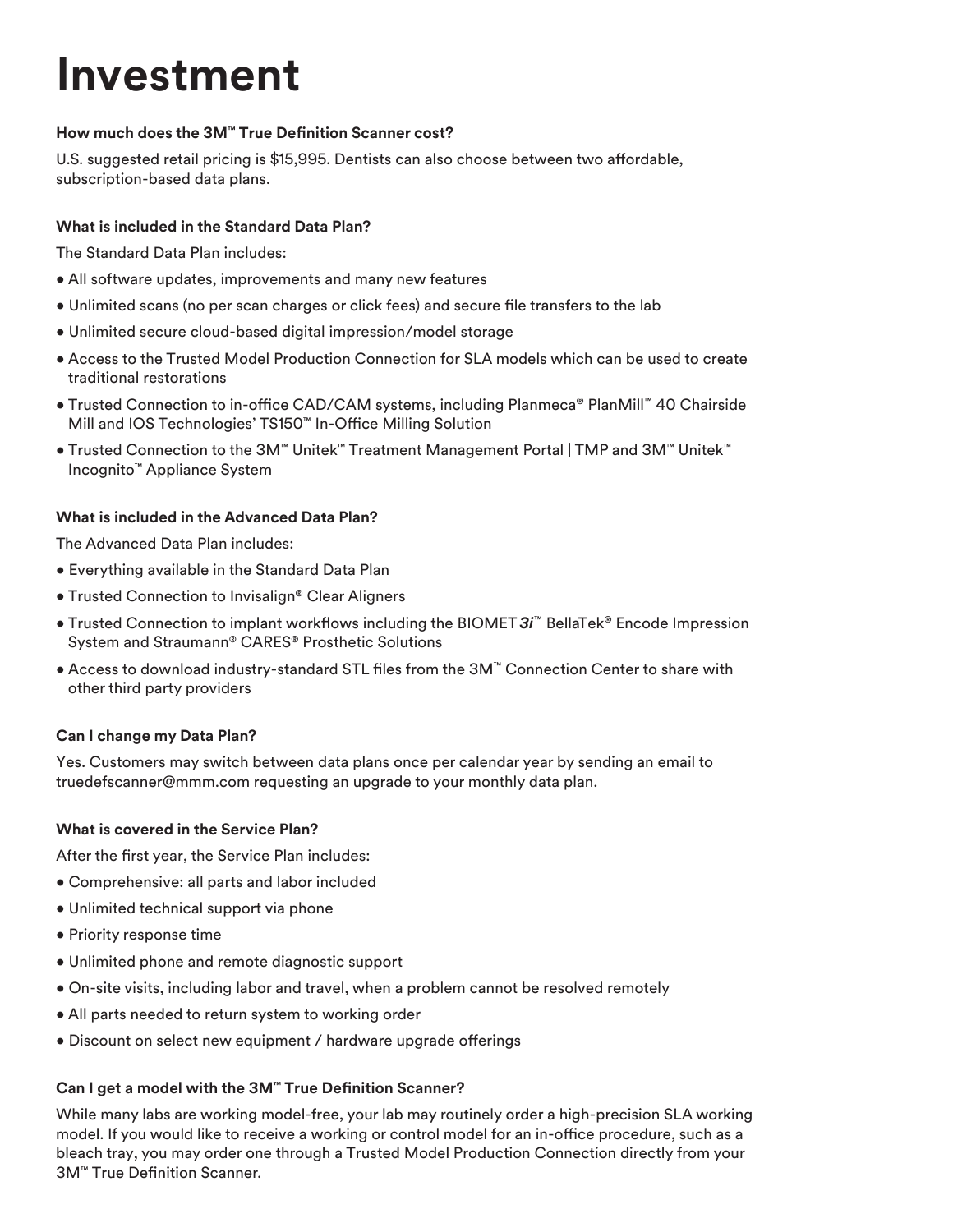#### **Can I get models with the 3M™ True Definition Scanner?**

3M does not manufacture the SLA models. Some high-volume labs are equipped to print them for their own purposes. The Standard Data Plan (for dentists) and Standard Lab Package (for labs) include access to a Trusted Model Production Connection in the U.S.

#### **If I have a 3M™ True Definition Scanner, how do I get software updates and upgrades?**

Software upgrades and updates are included as part of the monthly Standard and Advanced data plans at no additional cost. These are downloaded directly on the 3M™ True Definition Scanner.

#### **Are there scan or export fees with the 3M™ True Definition Scanner?**

No. Both subscription-based data plans include unlimited scans, uploads/transfers, and impression/ model storage. The Advanced Data Plan allows dentists to export their STL files to send to any thirdparty provider that accepts the industry-standard STL files. These STL files can be made available to your lab regardless of your data plan.

#### **What if I only do one or two BIOMET** *3i* **™ BellaTek® Encode Impression System cases? Do I need the Advanced Data Plan?**

You may choose to perform BIOMET *3i*™ BellaTek® Encode Impression System cases on a pay-per-case basis.

#### **How do I get started with the Trusted Connection to Invisalign® Clear Aligners?**

3M™ True Definition Scanner clinicians wishing to enable the Trusted Connection to Invisalign® must complete Invisalign Clear Essentials 1 Training, 3M™ True Definition Scanner New User Training and the 3M Full Arch Scanning Certification Process. To begin this process, please visit 3M.com/TrueDef/Invisalign to enroll.

#### **What training is provided with the purchase of the 3M™ True Definition Scanner?**

3M provides 1.5 days of training for each account that purchases a 3M™ True Definition Scanner. The first half-day (approximately 2–4 hours) is to focus on device understanding and scanning competency. During this time, you will review basic scan skills, scan path and protocol, and will practice scanning on typodonts and your staff. The Clinical Training Day (approximately 6–8 hours) will focus on clinical scanning competency and integration. During this time, you will scan three in vivo patient cases and complete single unit cases. In addition, you will review the lab prescription and Trusted Connections. Additional training is available for a fee, for instance, as you add new staff or would like re-training or advanced training.

#### **How can I purchase a 3M™ True Definition Scanner?**

The 3M™ True Definition Scanner is sold in the U.S. through the following authorized distributors: Henry Schein, Benco, Burkhart, Jensen Dental, Nashville, Atlanta, Midwest, Newark, Goetze and others.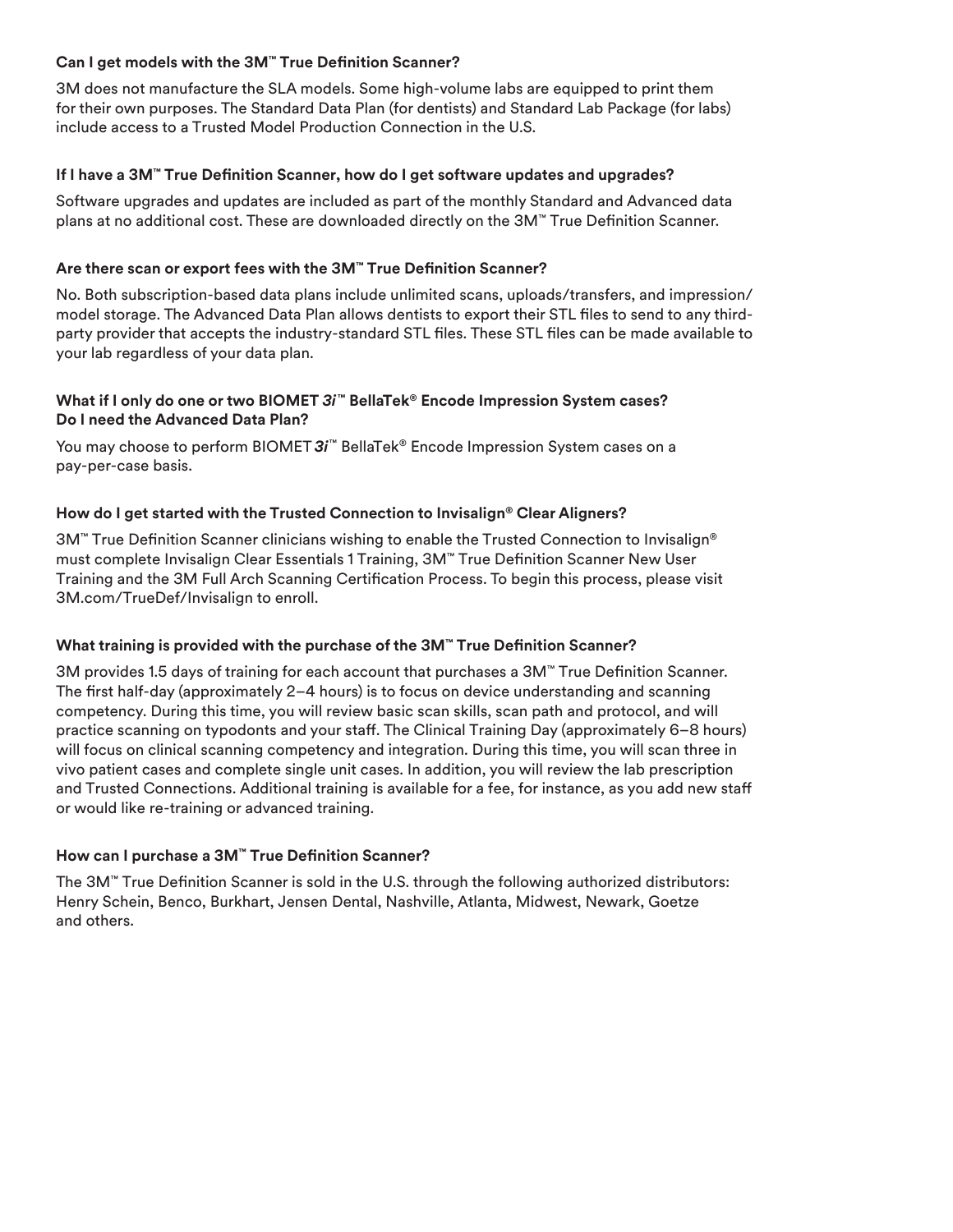# **Questions for Dental Labs**

#### **How can my lab work with 3M™ True Definition Scanner digital impressions?**

During the purchase of your scanner, 3M will ask you to identify a primary lab to begin receiving your digital impression files.

Labs primarily interact with 3M via the 3M™ Connection Center, a web application that stores, sends and converts the digital impression files captured by the scanner.

#### **Who marks the margins with the 3M™ True Definition Scanner impressions?**

Dental labs digitally identify the margin line using 3M™ Margin Marking software as a crucial step in the model preparation and restoration design process. Additionally, the 3M™ True Definition Scanner has tools which allow you to annotate the prepared tooth and margin. Lastly, when using a chairside connection, you or your staff can trace the margin line in the chairside design software paired with each mill.

#### **What is included in the Standard Lab Package?**

- Secure access to 3M™ Connection Center website
- Secure access to digital prescription information
- Access to Case Status dashboard and audit trail
- Ability to Purchase SLA Models from a Trusted Model Production Center
- Ability to outsource digital model preparation to a Certified Margin Marking Lab
- Secure access to digital impression information including STL files
- Access to 3M™ Margin Marking Software training
- License to 3M™ Margin Marking Software
- Access to 3Shape Dental System™ Trusted Connection
- Access to exocad® DentalCAD Trusted Connection
- Access to Dental Wings Software Trusted Connection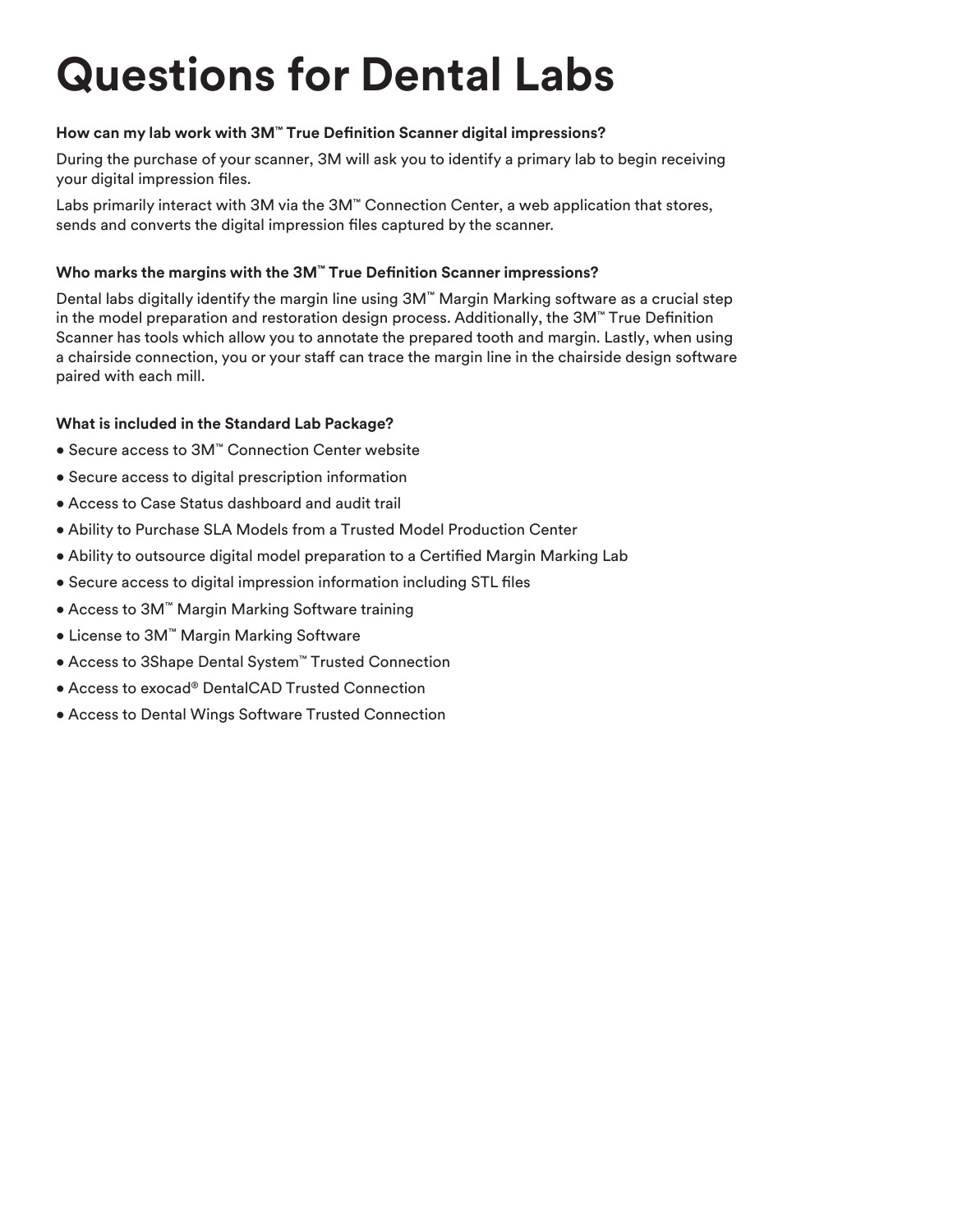### **Technical Capabilities, Features and Benefits**

#### **What do I get when I purchase a 3M™ True Definition Scanner?**

The 3M™ True Definition Scanner is built with best-in-class components for reliable performance, including:

- A workstation with touchscreen monitor on a mobile cart. The workstation is designed to meet the demands of professionals who work with large and complex datasets and intricate 3D models.
- A lightweight and robust scanning wand with no moving parts, low-intensity LEDs, a light sensor and lens, and supporting electronics—it connects to the system by a USB cable.
- Embedded software and firmware.

The system is supported by the 3M™ Connection Center, a secure and open cloud-based hub for storing and sharing unlimited digital scans without restriction.

#### **Is there a laptop version of the 3M™ True Definition Scanner?**

3M sales representatives are equipped with a laptop for demo purposes only. 3M has found a freestanding laptop is not practical for routine clinical use, forcing the clinician to purchase a supporting cart system or have the patient hold the laptop. Furthermore, the laptop would not meet 3M's stringent safety standards. 3M will always be at the leading edge of technology as they become available.

#### **What is 3D-in-Motion technology?**

3D-in-motion video technology generates a true replica of the oral anatomy with extraordinary detail. It captures 3D data in a video sequence and models the data in real time. The 3M™ True Definition Scanner can capture approximately 20 3D data sets per second—or close to 2,400 data sets per arch—for a high-speed, high-accuracy scan. This enables the user to scan images while moving the wand—and simultaneously view and control the scan on the touchscreen. In contrast, the traditional scanning method, which uses point-and-click technology, requires the wand to be first positioned and then held steady, at which point the user can initiate a single capture or the system automatically initiates the scan.

#### **How do you measure accuracy?**

Accuracy is measured by constructing a dental model which is calibrated very precisely on a coordinate measuring machine (CMM). We then compare scans from the 3M™ True Definition Scanner and competitive scanners of this model against the precise reference. Any discrepancies in the measurements taken from three or six points distributed on the model are expressed as a percentage error. This method is becoming a global standard for accuracy in the dental industry.

#### **Why does the 3M™ True Definition Scanner use a scanning spray?**

The 3M™ True Definition Scanner was designed to use 3M™ High-Resolution Scanning Spray to enhance the speed of capture, accuracy and affordability. The scanning spray is a proprietary formulation of titanium dioxide. Scanning spray enables the 3M™ True Definition Scanner to be the most accurate—and most consistently accurate—scanner on the market.<sup>1</sup> After the clinician retracts and isolates the patient, the light dusting is only 15 seconds in a one-hour crown preparation procedure.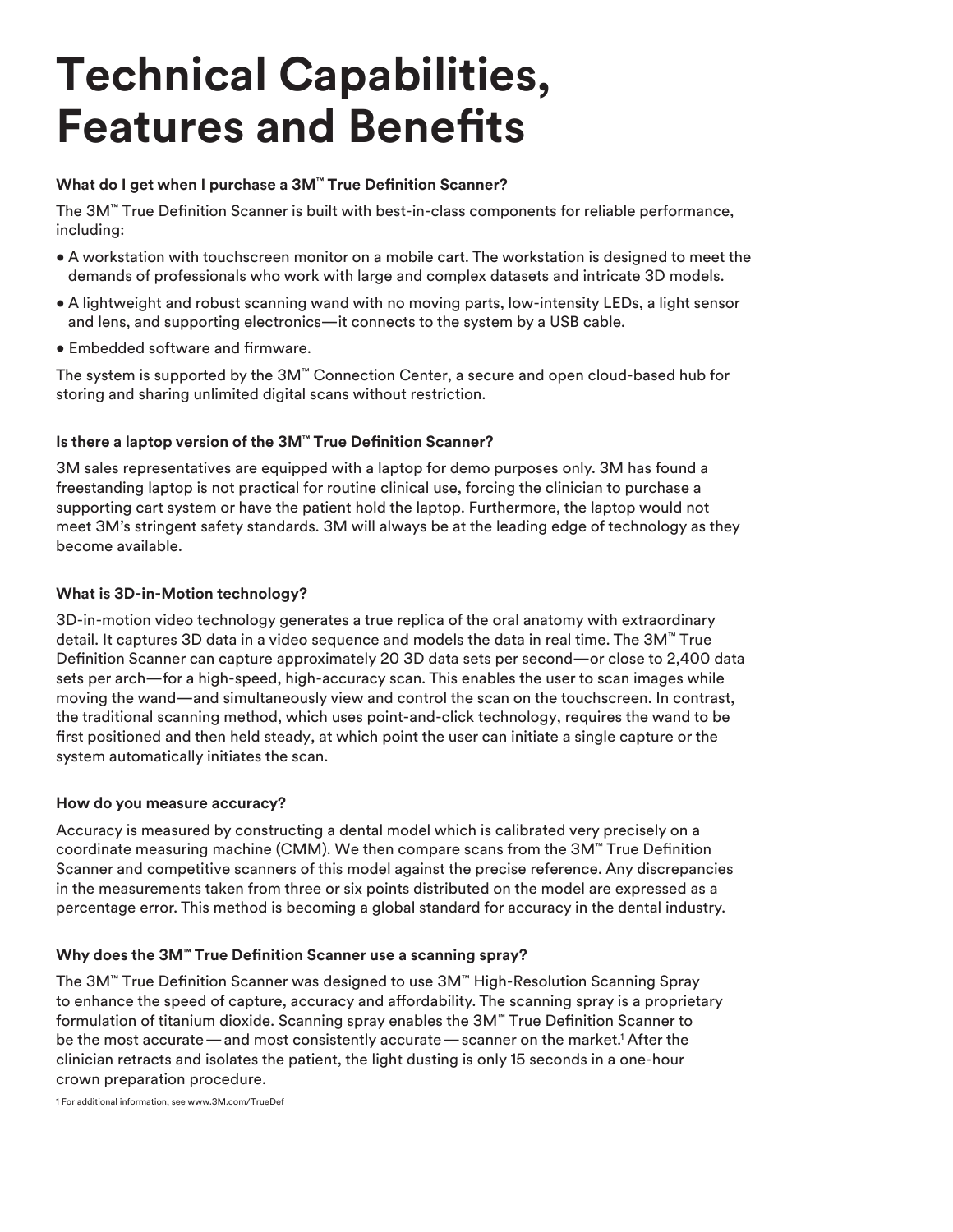#### **Why aren't the 3M™ True Definition Scanner images available in color?**

The 3M™ True Definition Scanner uses its extra channel of information to provide stereoscopic 3D images used by clinicians and lab to enhance the clinical process.

#### **Can the 3M™ True Definition Scanner "see" through tissue, blood and/or saliva?**

No digital impression system on the market can see through tissue or fluid. All require proper retraction and isolation in order to capture images. Clinicians may choose from a variety of products and your clinical digital specialist and/or clinical trainer will be able to provide guidance on which products may best suit your practice and technique.

### **General**

#### **How long has the 3M™ True Definition Scanner been in the market?**

The 3M™ True Definition Scanner was launched in the U.S. in October 2012.

#### **Is the 3M™ True Definition Scanner just a refresh of the Lava™ Chairside Oral Scanner?**

The Lava™ Chairside Oral Scanner is 3M's previous intra-oral scanner and is no longer available. The 3M™ True Definition Scanner, introduced in 2012, was designed new and is not a refresh of the Lava™ Chairside Oral Scanner.

#### **Can my assistants take digital impressions with the 3M™ True Definition Scanner?**

Depending on your state regulations, assistants may take digital impressions with the 3M™ True Definition Scanner. Some states allow assistants to take all digital impressions required for a case, while others ensure the digital impression of the preparation is conducted by a dentist. In that case, some doctors have found it helpful if they do the scan of the preparation and the assistant completes the opposing arch and bite registration.

#### **Who do I call if I have questions (or need additional training)?**

You may contact 3M Customer Care at 1-800-634-2249.

## **Patient Marketing**

#### **I have a 3M™ True Definition Scanner and would like to promote this technology with my patients. Does 3M have anything I can use?**

We've developed the 3M™ True Definition Scanner Marketing Kit, with tips and tools to help you promote your use of the scanner, reinforcing your position as a progressive leader on the forefront of digital dentistry. Please contact your Clinical Digital Specialist for more information.